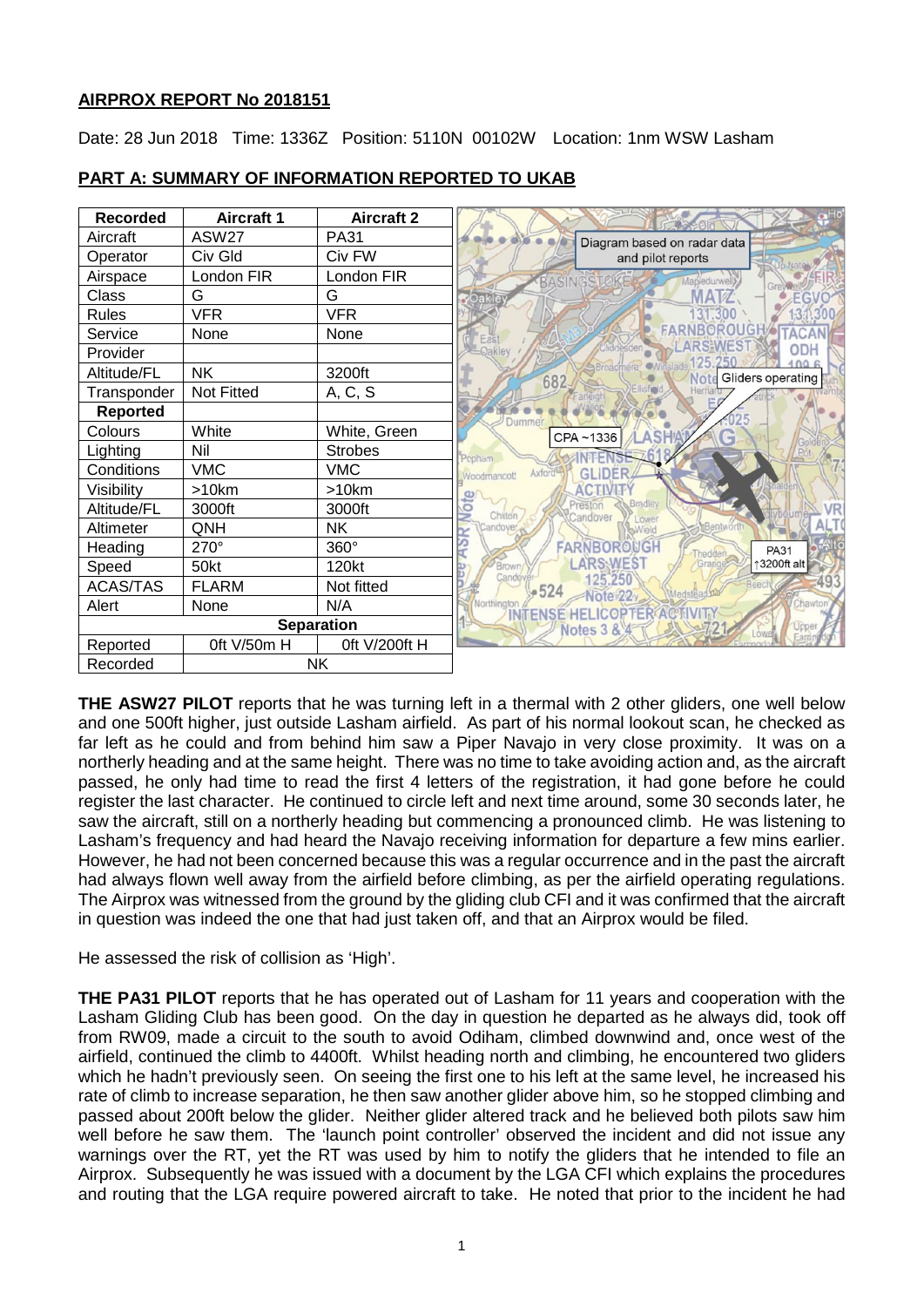not been aware of the document's existence, or the procedures, and could see that had he followed them, the incident would have been avoided.

He assessed the risk of collision as 'Low'.

#### **Factual Background**

The weather at Odiham was recorded as follows:

METAR EGVO 281250Z 06011KT 9999 FEW048 25/12 Q1024 BLU NOSIG=

An excerpt from the Lasham operating procedures suggest that:

*These notes are designed as guidance for pilots operating twin engine aircraft into and out of Lasham Airfield.*

*Once you are airborne it is important that you don't conflict with gliders in the local area, so try to remain well outside the glider circuit and stay below 1000ft until at least 5nm away from Lasham.*

#### **Analysis and Investigation**

#### **UKAB Secretariat**

The ASW27 and PA31 pilots shared an equal responsibility for collision avoidance and not to operate in such proximity to other aircraft as to create a collision hazard<sup>[1](#page-1-0)</sup>. If the incident geometry is considered as head-on or nearly so, then both pilots were required to turn to the right<sup>[2](#page-1-1)</sup>. If the incident geometry is considered as converging, then the PA31 pilot was required to give way to the glider<sup>[3](#page-1-2)</sup>.

#### **Summary**

An Airprox was reported when an ASW27 and a PA31 flew into proximity at 1336hrs on Thursday 28<sup>th</sup> June 2018. Both pilots were operating under VFR in VMC, the ASW27 pilot was thermalling and the PA31 was departing the Lasham circuit.

### **PART B: SUMMARY OF THE BOARD'S DISCUSSIONS**

Information available consisted of reports from both pilots and radar photographs/video recordings.

The Board first discussed the actions of the glider pilot. Whilst thermalling with two other gliders, he heard the PA31 taking off from Lasham, but didn't think that its flight would affect him because he assumed that it would remain below 1000ft until clear of the area. Members acknowledged that he might reasonably expect the aircraft to follow the suggested departure procedure but that he should not have assumed it would do so and would have been better served by maintaining, as best he could, situational awareness of PA31 until he knew it had passed well clear, rather than being surprised when it didn't. Some non-gliding members wondered whether the launch point supervisor could have given Traffic Information to warn the glider pilots, but were told that it was beyond the scope of launch point supervisors' role to give such information; they were not Air/Ground Operators and were not trained to provide any kind of service. Although the glider pilot saw the PA31 as it passed, it was too late for him to take any action, and members noted that the PA31 had passed close enough for him to read its registration.

For his part, the PA31 pilot reported that he was unaware of the Lasham powered-aircraft departure procedure guidance and had taken off and climbed as he normally would. He reported that he had seen two gliders thermalling, and, noting that there were in fact 3 gliders reported to be in the thermal,

 $\overline{\phantom{a}}$ 

<span id="page-1-0"></span><sup>1</sup> SERA.3205 Proximity.

<span id="page-1-1"></span><sup>2</sup> SERA.3210 Right-of-way (c)(1) Approaching head-on.

<span id="page-1-2"></span><sup>3</sup> SERA.3210 Right-of-way (c)(2) Converging.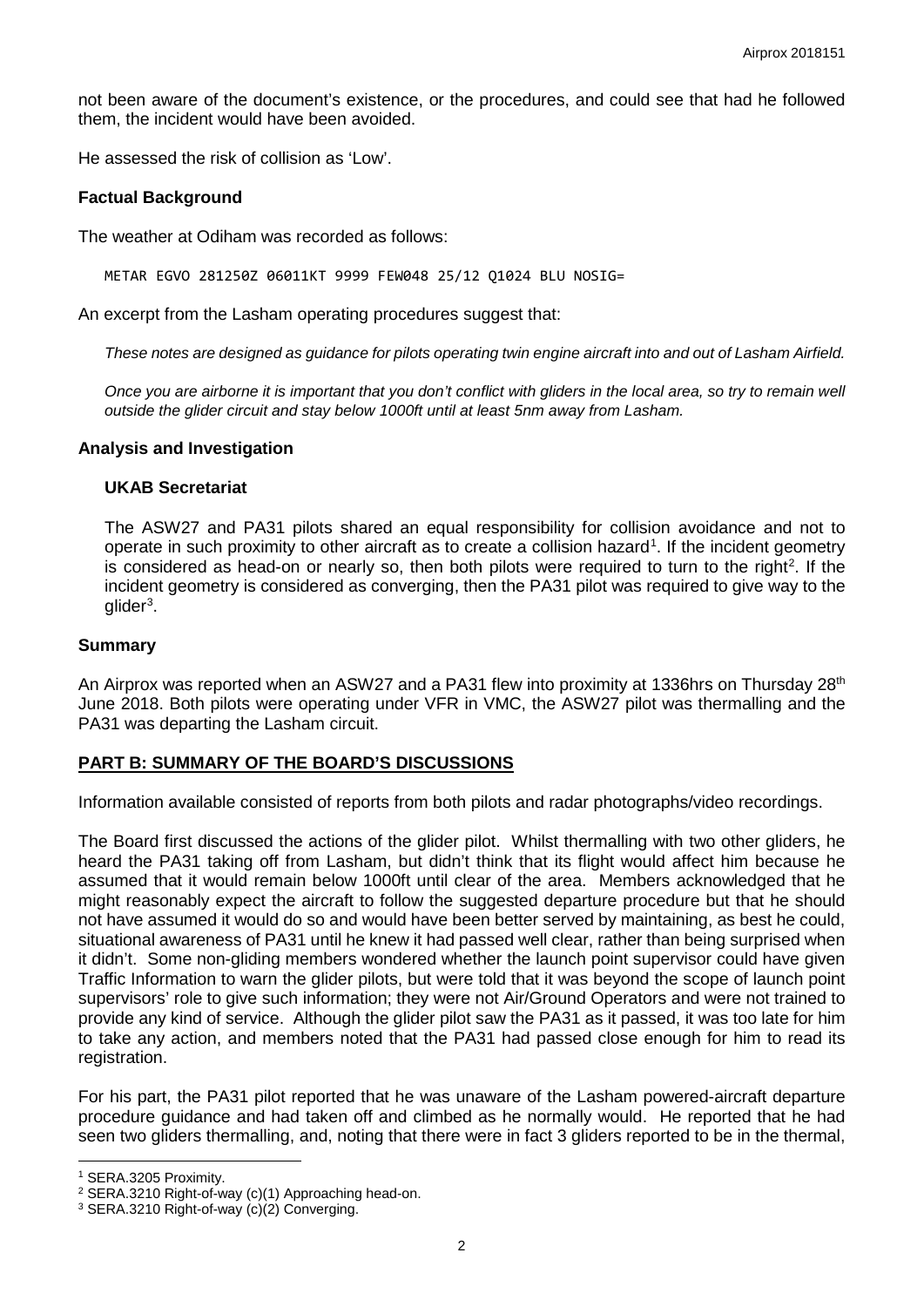the Board deliberated at some length about whether he had seen the ASW27 in question, or whether he had seen the lower and higher glider but not the ASW27 in between. In the end, they agreed that his description of the incident seemed to indicate that he probably had seen the ASW27 in question, and he reported climbing to get above it, then levelling to keep clear of the glider above. Members wondered at what point he had seen the gliders, and thought that because he clearly had generic information about gliding activity in the Lasham vicinity, he would have been better served by waiting until he was sure he was well clear of all gliding activity anyway before he climbed.

The Board then discussed for some time the Lasham guidance procedures for powered-aircraft departing the circuit. Some GA members opined that it was not always practical to fly below 1000ft until 5nm clear of Lasham due to terrain and aircraft performance safety concerns. Nevertheless, whatever the procedures were agreed to be, it was clear that this pilot was not aware of them. The Board noted that the procedures were not published on the Lasham website and were informed that this was because it was a strictly PPR airfield where pilots were required to receive a brief before departing. The CAA advisor reported that, as a non-licensed airfield, Lasham did not have an entry in the UK AIP Aerodrome General Index, only in the ENR 5.5 (Aerial Sporting and Recreational Activities), but the procedures could not be found there either. The Board opined that it was somewhat futile to have procedures in place but not to publish them in a place that was easily available for pilots to read. Furthermore, if a local agreement was in place between the PA31's operating company and the Lasham Gliding Society then it was in both parties' interest to ensure that all pilots were aware of it.

[UKAB Secretariat Note: Since the UKAB meeting Lasham have indicated that the procedures were indeed emailed to the PA31 pilot's operating company annually.]

Turning to the cause of the Airprox, although having agreed that the PA31 pilot had probably seen the glider in time to adjust his climb, the Board quickly agreed that this had been at a late stage. For his part, although the ASW27 pilot had been aware of the PA31 departing the airfield, it had effectively been a non-sighting by the ASW27 pilot who only saw the PA31 as it passed close by. Given that both pilots reported a similar close proximity, the Board assessed the risk as Category B, safety had been much reduced below the norm. Noting that the PA31 pilot would likely not have climbed when he did had he been aware of the local powered-aircraft departure procedures, the Board then resolved to make a recommendations that the Lasham Gliding Society ensure that their powered-aircraft procedures are promulgated to all pilots using the airfield, and also that the PA31's operating company ensures that their pilots are made aware of these procedures (and any other local agreements covering the use of Lasham airfield).

# **PART C: ASSESSMENT OF CAUSE AND RISK**

| Cause:                      | A late sighting by the PA31 pilot and effectively a non-sighting by the<br>ASW27 pilot.                                                     |
|-----------------------------|---------------------------------------------------------------------------------------------------------------------------------------------|
| <b>Contributory Factor:</b> | The PA31 pilot was not aware of the recommended departure profile for<br>powered aircraft.                                                  |
| Degree of Risk:             | В.                                                                                                                                          |
| Recommendations:            | 1. That Lasham Gliding Society ensure that their powered aircraft<br>departure procedures are promulgated to all pilots using the airfield. |
|                             | 2. The PA31 operating company ensure that their pilots are aware of the<br>Lasham powered aircraft departure procedures.                    |